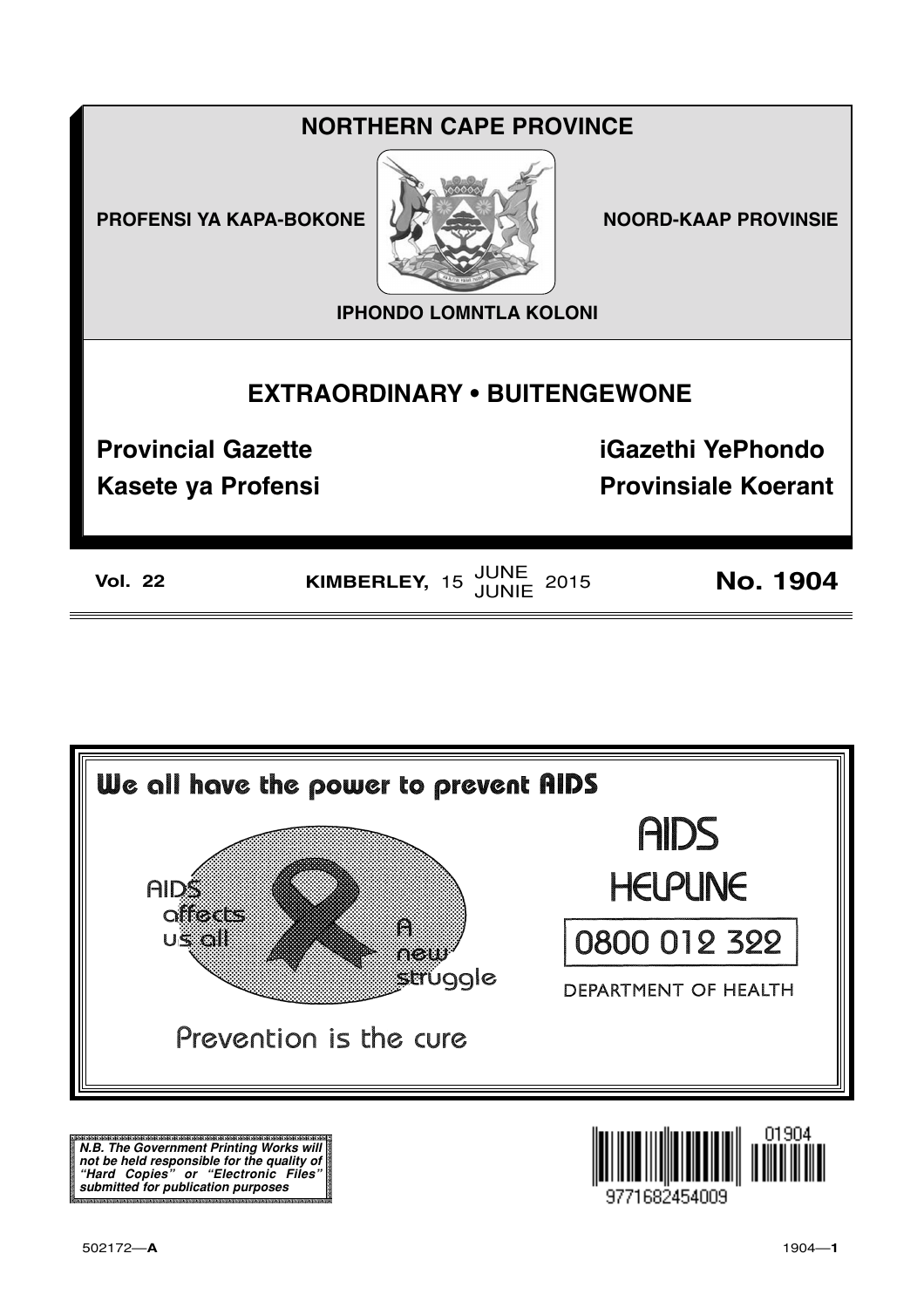## **DISCLAIMER:**

Government Printing Works reserves the right to apply the 25% discount to all Legal and Liquor notices that comply with the business rules for notice submissions for publication in gazettes.

National, Provincial, Road Carrier Permits and Tender notices will pay the price as published in the Government Gazettes.

For any information, please contact the eGazette Contact Centre on 012-748 6200 or email **info.egazette@gpw.gov.za**

#### **CONTENTS • INHOUD**

| No.      |                                                                                                       | Page<br>No. | Gazette<br>No. |
|----------|-------------------------------------------------------------------------------------------------------|-------------|----------------|
|          | <b>GENERAL NOTICES • ALGEMENE KENNISGEWINGS</b>                                                       |             |                |
| 51<br>51 | Wet op Opheffing van Beperkings (84/1967): Ga-Segonyana Munisipaliteit: Finale kennisgewing: Erf 821, |             | 1904           |
|          | Kuruman                                                                                               |             | 1904           |
| 52       | Wet op Opheffing van Beperkings (84/1967): Ga-Segonyana Munisipaliteit: Finale kennisgewing: Erf 697, | 4           | 1904           |
|          |                                                                                                       |             | 904            |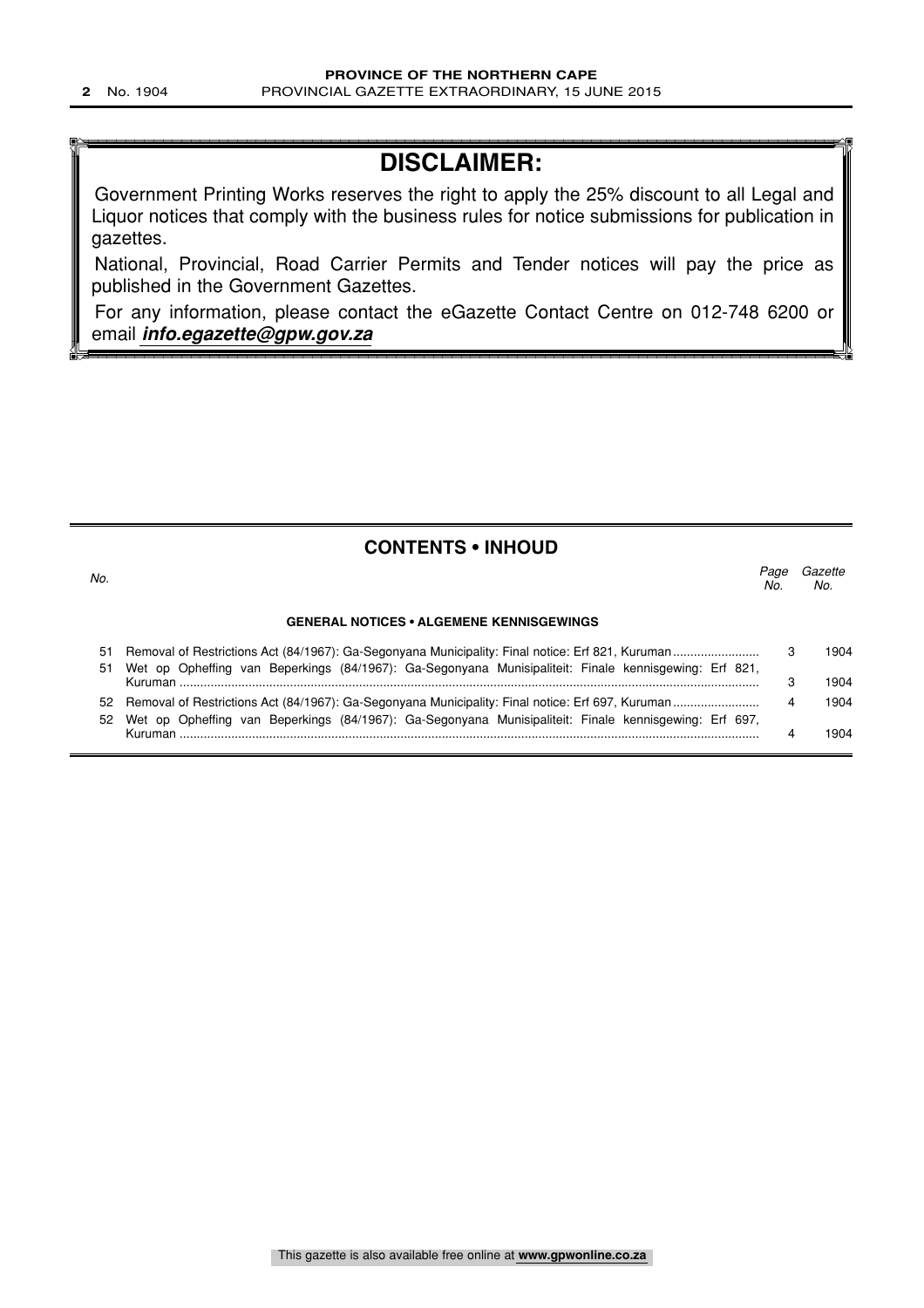## GENERAL NOTICES ALGEMENE KENNISGEWINGS

#### **NOTICE 51 OF 2015**

#### **GA-SEGONYANA MUNICIPALITY**

#### REMOVAL OF RESTRICTIONS ACT, 1967 (ACT 84/1967)

#### FINAL NOTICE

#### ERF 821, KURUMAN

Notice is given in terms of the provisions of section 2(1) of the Removal of Restrictions Act, 1967 (Act 84 of 1967), that the MEC for Housing and Local Government has, with effect from 11 May 2015, approved the removal of restrictive title conditions as enumerated in Title Deed (T1366/2014) P.3, Section C; (a -d) to facilitate the rezoning of Erf 821, Kuruman.

#### MUNICIPAL MANAGER

G.E. NTEFANG Private Bag X1522 Kuruman 8460

# **KENNISGEWING 51 VAN 2015** t

Gen /2015

#### **GA-SEGONYANA MUNISIPALITEIT**

#### WET OP OPHEFFING VAN BEPERKINGS, 1967 (WET 84/1967)

#### FINALE KENNISGEWING

#### ERF 821, KURUMAN

Hierby word ooreenkomstig die bepalings van artikel 2(1) van die Wet op die Opheffing van Beperkings, 1967 (Wet 84 van 1967) bekend gemaak dat die LUR vir Behuising en Plaaslike Regering, met ingang van 11 Mei 2015, goedgekeur het dat die beperkende Titelvoorwaardes, soos uiteengesit in Titelakte (T1366/2014) Bl.3, Afdeling C; (a -d) ten einde die hersonering van Erf 821, Kuruman, te oorweeg.

MUNISIPALE BESTUURDER G.E. NTEFANG Privaatsak X1522 Kuruman 8460